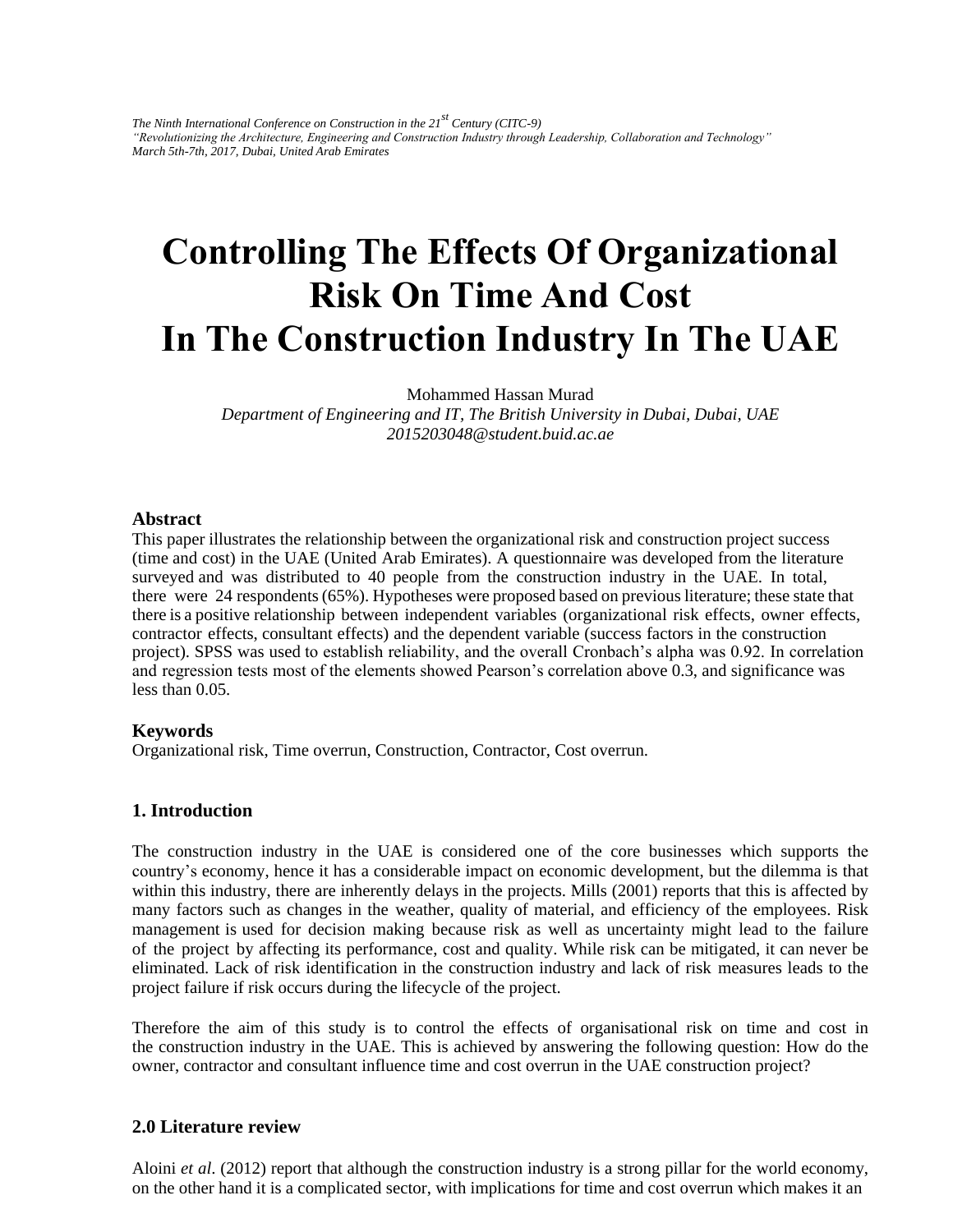unsuccessful business sector. According to Low (2009) risk management in construction projects is one of the key success factors for the projects which leads to the achievement of the objectives of time, cost and quality. Time overruns occur in the construction projects due to the lack of knowledge and experience; this issue exists even in the developed countries (Akintoye, 2014). Therefore the project owner much recruit an experienced consultant and effective project manager to carry out appropriate estimation and planning (Kazaz *et al*., 2012; Ramanathan *et al*., 2012). The owner during the tendering stage, selects the contractor from among all those which declare their interest participating. The owner should have proper criteria in place for awarding the project to the most suitable contractor. An incompetent contractor, or selecting the cheapest contractor may lead to a low-quality project (Low, 2009; Huang, 2011; Ramanathan *et al*., 2012; Akinsiku *et al*., 2014). Only reliable contractors with good track record should be awarded the job (Memon *et al*., 2014). The owner should be capable financially to avoid delaying payment to the contractor for the completed tasks (Olawale and Sun, 2010; Amehand Osegbo,

2011). Such delays would affect the contractor's cash flow therefore affecting procurement processes and holding up the tasks, eventually leading to time overrun (Kazaz *et al*., 2012; Memon *et al*., 2012). Variation in scope and change in design are the most common factors that lead to time overrun in construction projects (Olawale and Sun, 2010; Ameh and Osegbo, 2011; Memon *et al*., 2011, 2012; Akinsiku *et al*., 2014). Contractors should have proper materials, tools and equipment to carry out all site work (Mills, 2001; Olawale and Sun, 2010; Ameh and Osegbo, 2011; Akinsiku *et al*., 2014). Poor management of the contract has negative implications for the project including delay in site access and approvals. Thus, the owner and consultant must provide the relevant information and the drawings for the contractor (Olawale and Sun, 2010; Ameh and Osegbo, 2011). Memon *et al*. (2011) added that lack of resources and hiring of inadequate labor decrease the productivity. To ensure openness of communication, the right information must be communicated to higher authorities without fear so that corrective action, if any, can be decided to develop partnership approach and effective communication in which the client, the consultant and the contractor will work as a strong team (Memon *et al*., 2012; Akinsiku *et al*., 2014; Keyvanfar *et al*., 2015). Failure of the consultant to estimate accurate cost and schedule can cause delay (Olawale and Sun, 2010; Keyvanfar *et al*., 2015).To mitigate time and cost overrun, skillful employees should be hired to increase productivity (Memon *et al*., 2011; Kazaz *et al*., 2012; Ibironke *et al*., 2013; Kaggwa *et al*., 2013) and to ensure efficient supervision of the site to obtain maximum productivity (Memon *et al*., 2012; Kaggwa *et al*., 2013; Akinsiku *et al*., 2014; Keyvanfar *et al*., 2015). According to Olawale and Sun (2010), hiring a competent subcontractor has a positive effect in decreasing time overrun; failure of the consultant to estimate the accurate schedule and cost will increase time overrun because the budget was not prepared for the additional cost. Memon *et al*. (2012) recommended a number of actions to ensure project success; these included implementing total quality management (TQM); measuring the performance of the project with other similar projects; conducting weekly meeting to follow up the progress in the project; and highlighting the obstacles in the meeting. They further suggested that to mitigate time and cost overrun, a competent project manager should be assigned who can follow up the tasks and ensure that they are as per stipulated schedule and cost; hire skillful labor should be hired to increase the productivity as well as quality; and defects and technical and management training should be provided for all participants in the project in all levels (Memon *et al*., 2012; Akinsiku *et al*.,2014).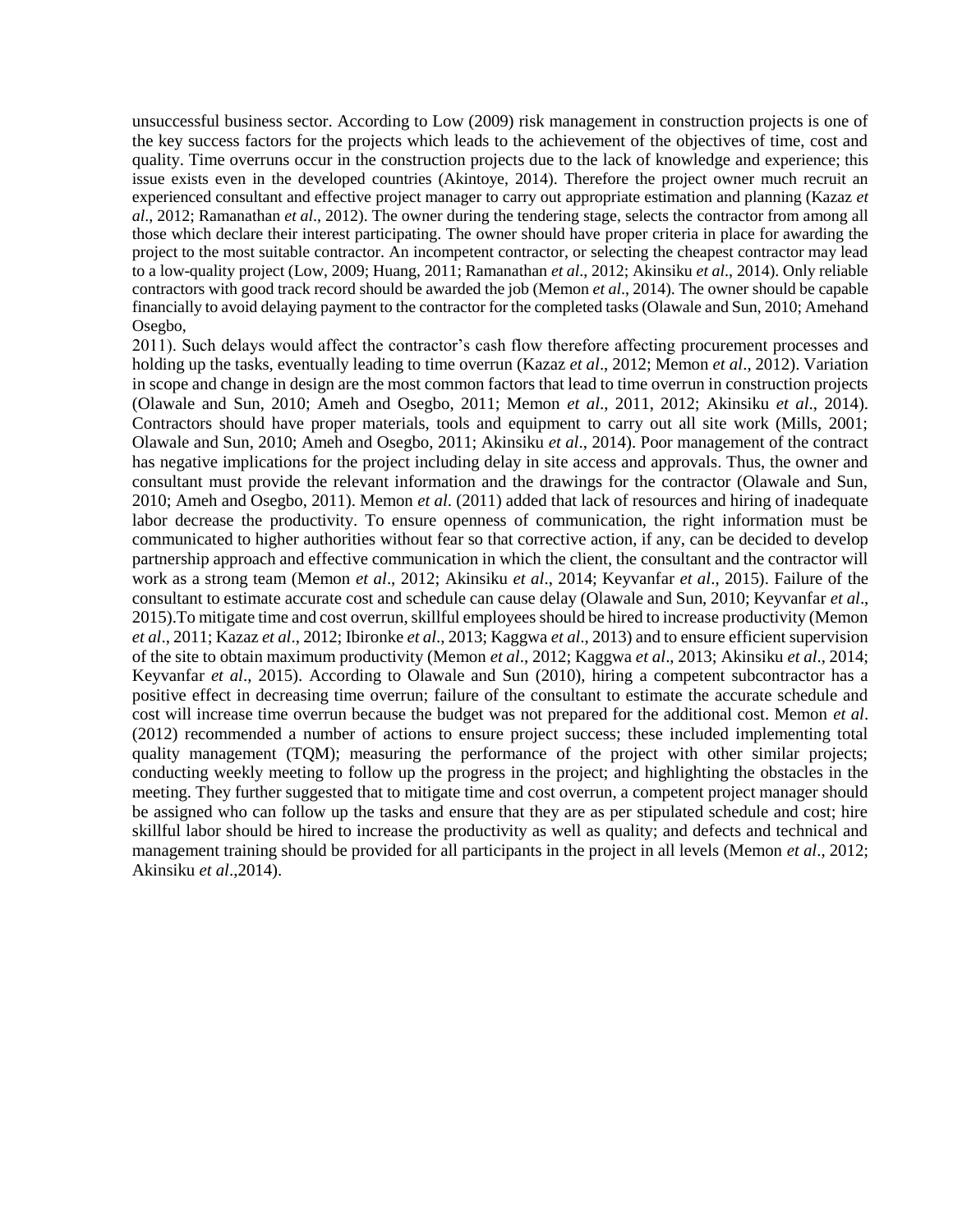# **3.0 Conceptual framework**

The following model was adopted from a review of the above-cited literature; it aims to facilitate understanding of and develop insights and direction towards the effectiveness of the client, contractor and consultant on time and cost overrun.



## **Figure 1: Theoretical Framework of the Effectiveness of the Organizational Risk on Time and Cost Overrun in Construction Projects**

Ameh and Osegbo (2011), assert that the owner can be a major contributor to time delays in the project by delaying access to the site and in granting approval for the contractor. Other factors were mentioned in the literature review supporting that the success of the owner leads to the success of the project; therefore no cost and time overrun.

Based on the above the following hypothesis was proposed:

Hypothesis-1: There is a significant positive relationship between organizational risk related to owner and time and cost success factor.

Kaming *et al*. (1997) reported that time overrun occurs due to the deficiencies of the contractor, while Huang (2011) added that having a successful contractor leads to the success of the project. Memon *et al*. (2011) believe that the contractor is responsible for cost and time overrun.

Based on the above the following hypothesis was proposed:

Hypothesis-2: There is a significant positive relationship between organizational risk related to contractor and time and cost success factor.

Ejaz *et al*. (2013) noted that the success of the project is related to the success of the project parties, particularly the consultant, in utilizing the resources effectively, which is one of the best practices to mitigate time and cost overrun and ensure eventual success of the project.

Based on the above the following hypothesis was proposed:

Hypothesis-3: There is a significant positive relationship between organizational risk related to consultant and time and cost success factor.

All participants owner, contractor and consultant can have a positive influence in the time and cost overrun (Salunkhe and Patil, 2014). Organizational risk has a major influence on time and cost overrun; ensuring the success of the participant leads to success of the project.

Based on the above the following hypothesis was proposed: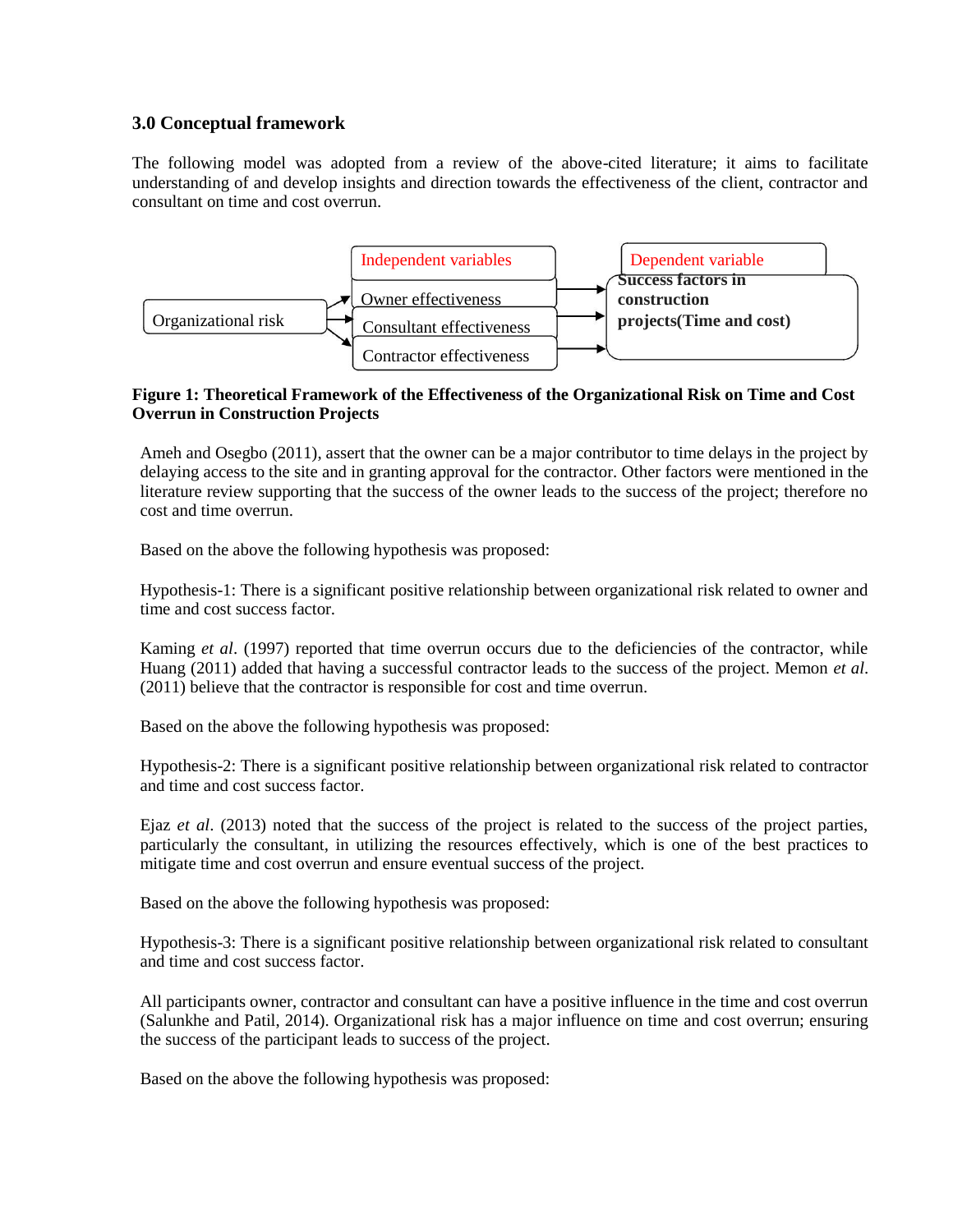Hypothesis-4: There is a significant positive relationship between organizational risk and time and cost success factor.

#### **Table1: Summary of Organizational Risk Related to the Owner**

| Organizational risk related to owner                                                                                                                              | Sources                                                                                                                       |  |
|-------------------------------------------------------------------------------------------------------------------------------------------------------------------|-------------------------------------------------------------------------------------------------------------------------------|--|
| capability                                                                                                                                                        |                                                                                                                               |  |
| The owner should be financially capable, to avoid delaying payment to the<br>contractor for the work done.                                                        | Kazaz et al., (2012), Memon et al., (2012), Ameh and<br>Osegbo (2011), Olawale and Sun(2010).                                 |  |
| Focus more on selection of contractors.                                                                                                                           | Low (2009), Huang (2011), Akinsiku et al., (2014),<br>Ramanathan et al., (2012), Memon et al., (2014).                        |  |
| Ensure openness of communication. Right information must be communicated to higher<br>authorities without fear so that corrective action, if any, can be decided. | Memon et al., (2012), Akinsiku et al., (2014), Keyvanfar e<br>(2015).                                                         |  |
| variation on the scope, change of the design                                                                                                                      | Olawale and Sun (2010), Ameh and Osegbo (2011), Memon et<br>al., (2011; 2012), Kazaz et al., (2012), Akinsiku et al., (2014). |  |

# **Table2: Summary of Organizational Risk Related to the Contractor**

Organizational risk related to contractor

| capability                                                                         | Sources                                                                                       |
|------------------------------------------------------------------------------------|-----------------------------------------------------------------------------------------------|
| Organize site properly to achieve maximum productivity.                            | Memon et al., (2012), Akinsiku et al., (2014), Keyvanfar et al.,<br>(2015).                   |
| Hire skillful labor therefore ensuring efficient labor productivity Hire competent | Memon et al., (2011), Kazaz et al., (2012), Ibironke et al.,<br>(2013), Kaggwa et al., (2013) |
| subcontractor                                                                      | Olawale and Sun $(2010)$ , Ibironke <i>et al.</i> , $(2013)$                                  |
| Lack of materials, tools and equipment                                             | Mills (2001), Olawale and Sun (2010), Ameh and Osegbo<br>(2011), Akinsiku et al., (2014)      |

#### **Table3: Summary of Organizational Risk Related to the Consultant**

#### Organizational risk related to consultant

 $\overline{\phantom{a}}$ 

| capability                                                                 | Sources                                                                                                                                                                               |
|----------------------------------------------------------------------------|---------------------------------------------------------------------------------------------------------------------------------------------------------------------------------------|
| Experienced consultants should be chosen.                                  | Ramanathan et al., (2012), Kazaz et al., (2012), Akinsiku et al.,<br>(2014).                                                                                                          |
| Develop coordination among contractor, owner and consultant.               | Memon et al., (2012), Akinsiku et al., (2014), Keyvanfar et al.,<br>(2015)                                                                                                            |
| Failure to estimate the accurate cost and schedule. Poor site supervision. | Olawale and Sun (2010), Keyvanfar et al., (2015)                                                                                                                                      |
| Inaccurate design during tendering phase                                   | Memon et al., (2012), Kaggwa et al., (2013), Ibironke et al.,<br>(2013), Kaggwa et al., (2013), Akinsiku et al., (2014), Keyvanfar<br><i>et al.</i> , (2015)<br>Kaggwa et al., (2013) |

# **Table4: Success factors in construction projects(Time and cost**

| Success factors in construction projects                                           | Sources                                       |
|------------------------------------------------------------------------------------|-----------------------------------------------|
| Hire competent project manager and labor.                                          | Akinsiku et al., (2014), Memon et al., (2012) |
| Training for all participants to improve their technical and<br>managerial skills. | Akinsiku et al., (2014), Memon et al., (2012) |
| Implementation of total quality management.                                        | Memon et al., (2012)                          |
| Measure performance with other similar projects.                                   | Memon et al., (2012)                          |
| Conduct weekly or monthly meeting to track the progress in the                     | Memon et al., (2012; 2014)                    |
| project.                                                                           |                                               |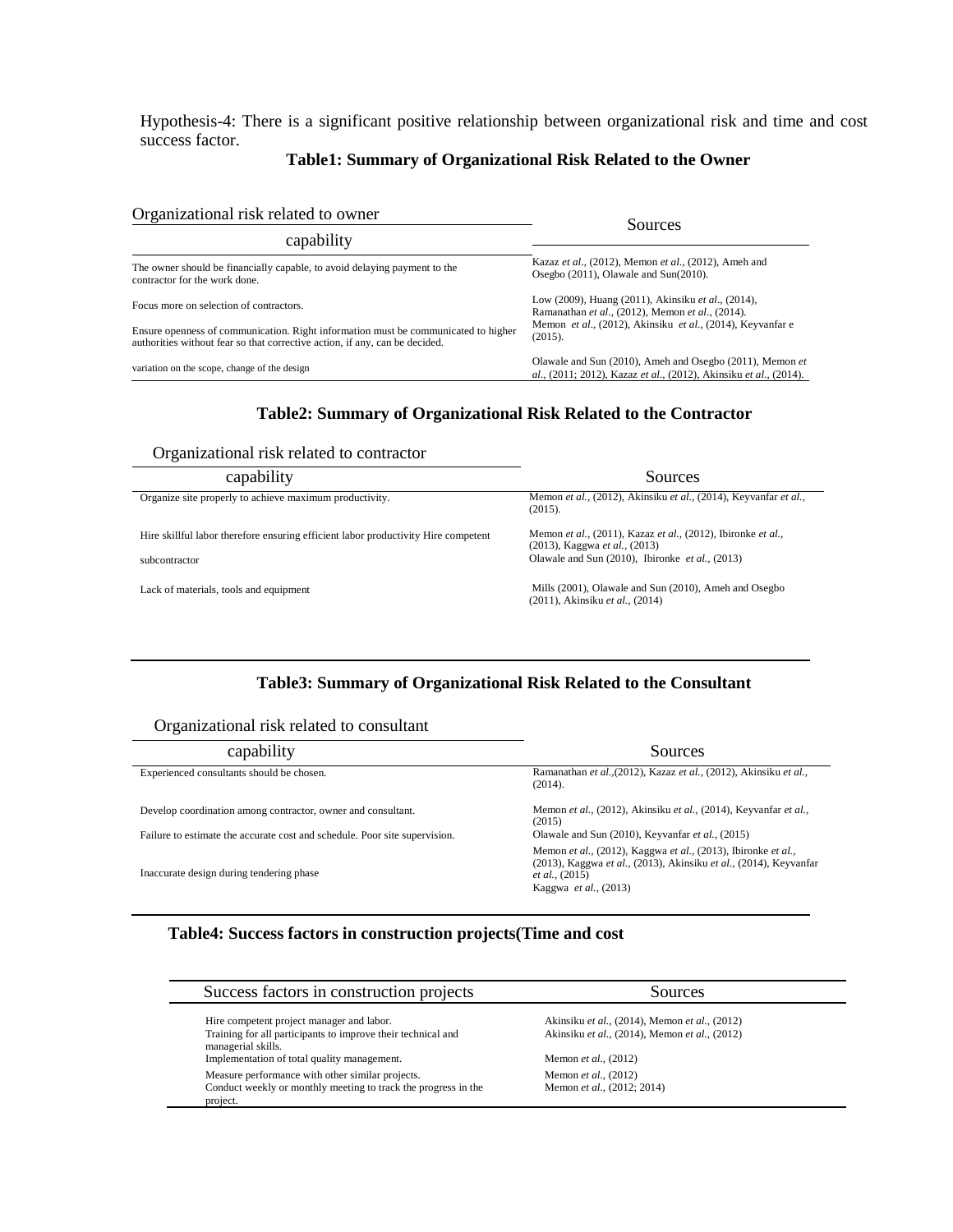# **4.Methodology**

The questionnaire survey method is used to address the research question. The questionnaire was designed from the data obtained from the literature review (Wang *et al.,* 2004; Keyvanfar *et al.,* 2015). As the study focus is project success in the UAE relevant data were gathered by administering the questionnaire to the participant by using online survey. This questionnaire has two sections; the first relates to demographic factors and the second section is about the effectiveness of the organization risk management and the success factors for the construction project. A total of 18 items were measured and 40 questionnaires were sent out. The response rate was 24 (65%). SPSS was used to carry out the analysis, and the answers were designed based on a five-point Likert scale as follows: Not effective at all, slightly effective, effective, very effective and Exceptionally effective, from 1 to 5 respectively. The respondents' designations were Managers (40.7%), Engineer/Planner/Architect (33.3%), Senior Engineer/Planner/Architect, (14.8%), Others (7.4%) and Technical Director (3.7%). Organization ownership was Government sector (59.3%), Private sector (33.3%), Joint Venture (3.7%) and Others (3.7%). Length of respondents' experience in the construction projects were 1-5 years (33.3%), 5-12 years(33.3%) and less than one year (18.5%). No respondent had more than 20 years of experience. According to Policy (2016) Cronbach's alpha is used to determine how strongly items are related to each other. Cronbach's alpha indicates the internal consistency measurement (reliability) (Bonett and Wright, 2015). As per Gliem and Gliem (2003), a Cronbach's alpha value is considered excellent at 0.9, good above 0.8, and acceptable at 0.7. A value of between 0.5 and 0.7 is poor and less than 0.5 is rejected.

Cronbach's alpha value was found to be 0.92, which is excellent.

#### **5.Data analysis**

#### **5.1Correlation**

In this section a correlation test was run to calculate Pearson's correlation coefficient and significance, in order to determine the strength of the relationship for all the variables. If the Pearson's correlation is close to +1 then this indicates a strong positive relationship (agreement), while -1 implies a strong inverse relationship (disagreement). If the Pearson's correlation is zero or a very small value close to zero then this indicates a weak relationship or insignificant relationship between variables (Assaf and Al-Hejji, 2006; Olawale and Sun, 2010; Nathans *et al*., 2012). If the correlation coefficient is less than 0.01 then there is a strong relationship, less than 0.05 is acceptable and more than 0.05 implies no relationship (Memon *et al*., 2012). A significant positive relationship was found between success factor (dependent factor) and owner effectiveness (independent factor),  $r = 0.759$  and  $p < .001$ ; the more effective the owner is the greater the success factor, which supports hypothesis-1. The significance was more than 0.077 between contractor factor and success factor; therefore hypothesis-2 is rejected. A significant positive relationship was found between success factor and consultant effectiveness,  $r= 0.699$  and  $p < .001$ ; the more effective the consultant is, the greater the success factor, which supports hypothesis-3. The relationship is significant and positive between organizational risk effectiveness (independent global) and success factor (dependent factor), Pearson correlation is  $r= 0.608$  and significance is less than 0.01. Thus increasing the organizational effectiveness leads to an increase in the construction project success factor; this supports hypothesis-4.

#### **5.2 Regression test**

A linear regression test was carried out to find whether the dependent factor can be predicted by the independent factor (Foster, 2001). R square and adjusted R square were 0.577 and 0.557, respectively, between owner effectiveness and success factor. This indicates that more than 57% of variance in the success factor can be explained by owner effectiveness. The Beta value 0.711 indicates that when one unit is changed in owner effectiveness a 0.711 unit increase is expected in the success factor. R square was 0.488 between consultant effectiveness and success factor; this indicates that more than 48% of the variance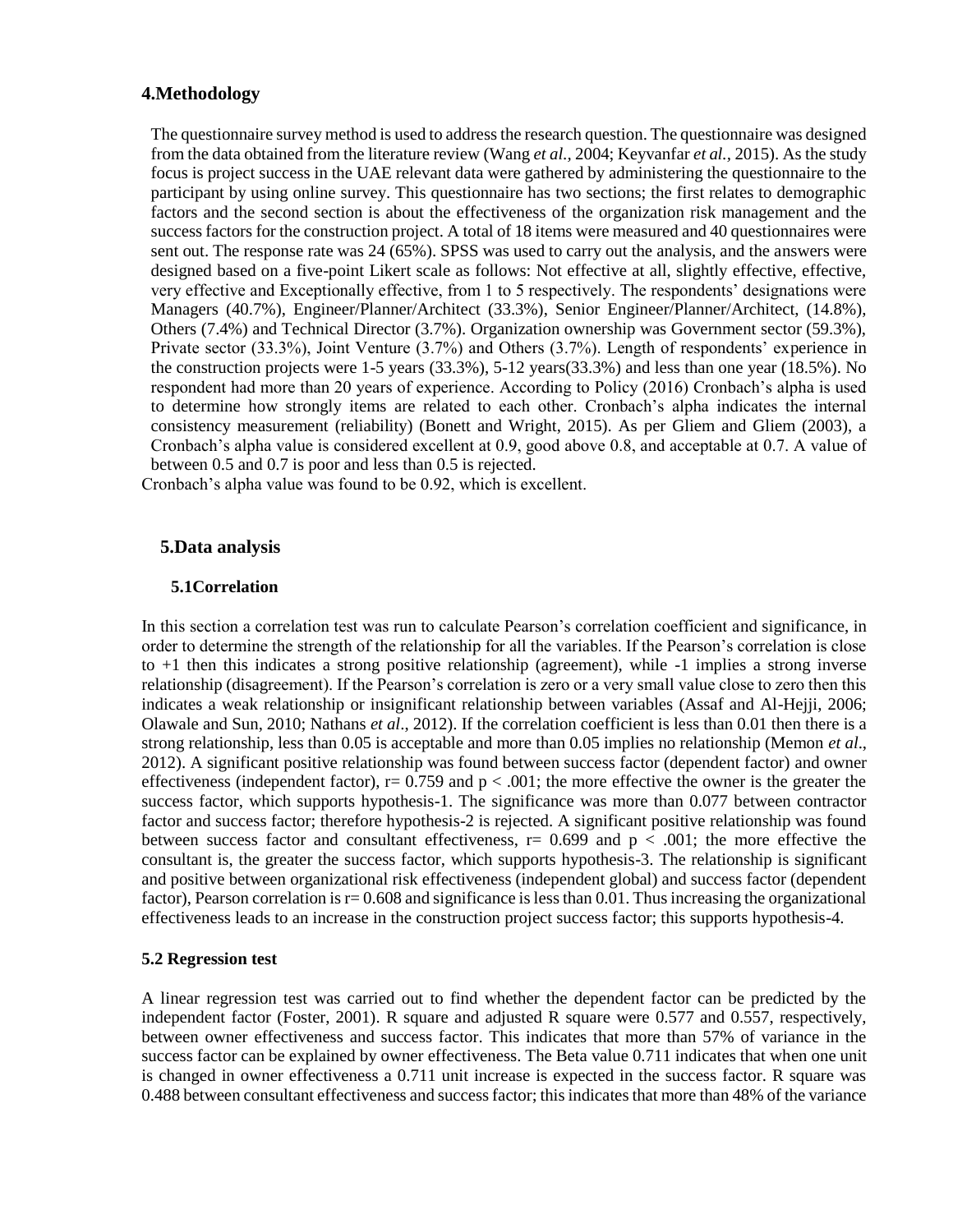in success factor can be explained by consultant effectiveness. The Beta value of 0.649 indicates that when one unit is changed in consultant effectiveness a 0.649 unit increase in the success factor is expected. R square was 0.369 between organizational risk factor (global factor) and success factor, this indicates that more than 36% of variance in success factor can be explained by organizational risk. The Beta value 0.196 indicates that when one unit is changed in organizational risk a 0.196 unit increase in the success factor is expected; hence this test supports the correlation finding which supports and accepts hypothesis-4.

# **6.Discussion**

As per the findings from the correlation test, it is apparent that the more proactive the owner is the less the time overrun. As proposed in hypothesis-1 and supported by both correlation and regression tests, the main factor for owner success is to be capable financially and choose the most competent contractor even if it is not the cheapest to avoid low-quality work and defects. This finding is congruent with previous studies by Ameh and Osegbo (2011) and Memon *et al.,* (2011). The relationship between consultant effectiveness and success factor is positive as proposed. Based on the literature, the findings in SPSS supports the hypothesis, and concurring with the literature as reported by Ejaz *et al.,* (2013), time and cost overrun in the construction is related to the effectiveness of the project parties, particularly the consultant. Although literature reports a positive relationship between contractor effectivenss and success factor, in the correlation test the significance was more than 0.05, thus the hypothisis was rejected, which does not match with the findings of Kaming *et al.,* (1997), Huang (2011) and Memon *et al.,* (2011).

# **7.Conclusion**

This paper contributes to increasing awareness of the relationship between organizational risk factors and success factors in construction industry projects in the UAE. It was apparent from the findings that owner and consultant effectiveness lead to decreased time and cost overrun. In contrast statistical evidence was not found for the relationship between contractor and success factor. This paper has limitations particularly with the small sample size (24 respondents). It is recommended that future research in this area employs a larger sample size so findings can be generalised to a larger population. Furthermore there are numerous factors were not covered in this study, which are recommended to be covered in future research.

# **8.References**

Akinsiku,O., Akintola, A., Ameh, O. and IGE, A. (2014). "Contributions of construction project team to cost overruns: the contractors perspective". *Construction Research Congress*, pp 1528-1536.

Akintoye, Z.S.I.R.E.A.(2014). "Factors contributing to project time and hence cost overrun in the Malaysian construction industry". *Journal of Financial Management of Property and Construction*, Vol. 19, No. 1, pp 55-75.

Aloini, D., Dulmin, R., Mininno, V., and Ponticelli, S. (2012). "Supply chain management: a review of implementation risks in the construction industry". *Business Process Management Journal*, Vol. 18, No. 5, pp 735-761.

Ameh, O.J., and Osegbo, E.E. (2011). "Study of relationship between time overrun and productivity on construction sites". *International Journal of Construction Supply Chain Management,* Vol. 1, No. 1, pp 56-67.

Assaf , S.A., and Al-Hejji,S. (2006). "Causes of delay in large construction projects". *International Journal of Project Management* , Vol. 24, pp 349–357.

Bonett, D.G., and Wright,T.A. (2015). "Cronbach's alpha reliability: interval estimation, hypothesis testing, and sample size planning". *Journal of Organizational Behavior*, Vol. 36, No. 1, pp 3-15.

Ejaz, N., Hussain, J., Shabbir, F., Shamim, M.A., Naeem, U.A., Tahir, M.F., Ahmad, N., and Farooq, Q.U.